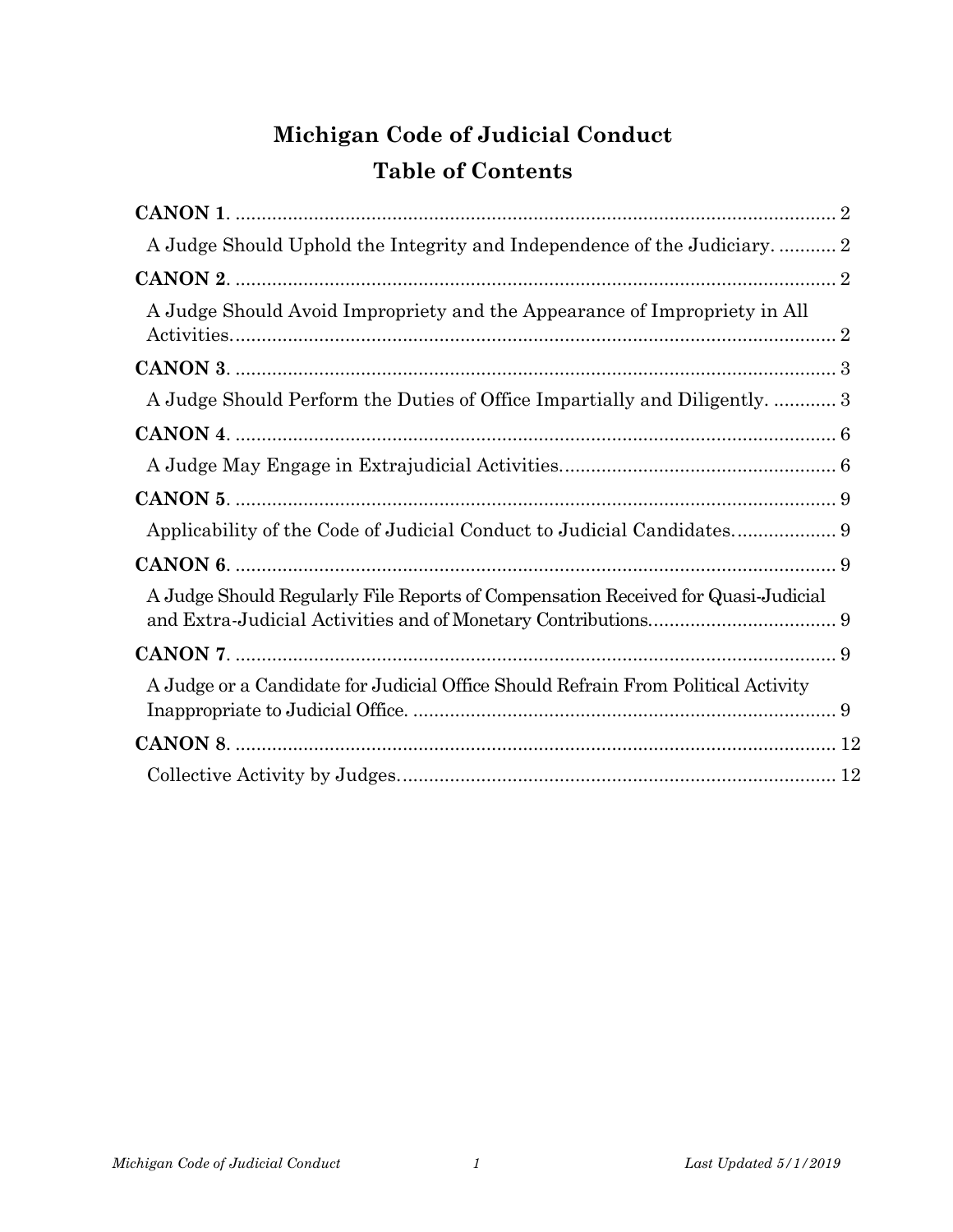# **MICHIGAN CODE OF JUDICIAL CONDUCT**

# <span id="page-1-0"></span>**CANON 1.**

# <span id="page-1-1"></span>**A Judge Should Uphold the Integrity and Independence of the Judiciary.**

An independent and honorable judiciary is indispensable to justice in our society. A judge should participate in establishing, maintaining, and enforcing, and should personally observe, high standards of conduct so that the integrity and independence of the judiciary may be preserved. A judge should always be aware that the judicial system is for the benefit of the litigant and the public, not the judiciary. The provisions of this code should be construed and applied to further those objectives.

## <span id="page-1-2"></span>**CANON 2.**

# <span id="page-1-3"></span>**A Judge Should Avoid Impropriety and the Appearance of Impropriety in All Activities.**

A. Public confidence in the judiciary is eroded by irresponsible or improper conduct by judges. A judge must avoid all impropriety and appearance of impropriety. A judge must expect to be the subject of constant public scrutiny. A judge must therefore accept restrictions on conduct that might be viewed as burdensome by the ordinary citizen and should do so freely and willingly.

B. A judge should respect and observe the law. At all times, the conduct and manner of a judge should promote public confidence in the integrity and impartiality of the judiciary. Without regard to a person's race, gender, or other protected personal characteristic, a judge should treat every person fairly, with courtesy and respect.

C. A judge should not allow family, social, or other relationships to influence judicial conduct or judgment. A judge should not use the prestige of office to advance personal business interests or those of others, but participation in activities allowed in Canon 4 is not a violation of this principle.

D. A judge should not appear as a witness in a court proceeding unless subpoenaed.

E. A judge may respond to requests for personal references.

F. A judge should not allow activity as a member of an organization to cast doubt on the judge's ability to perform the function of the office in a manner consistent with the Michigan Code of Judicial Conduct, the laws of this state, and the Michigan and United States Constitutions. A judge should be particularly cautious with regard to membership activities that discriminate, or appear to discriminate, on the basis of race, gender, or other protected personal characteristic. Nothing in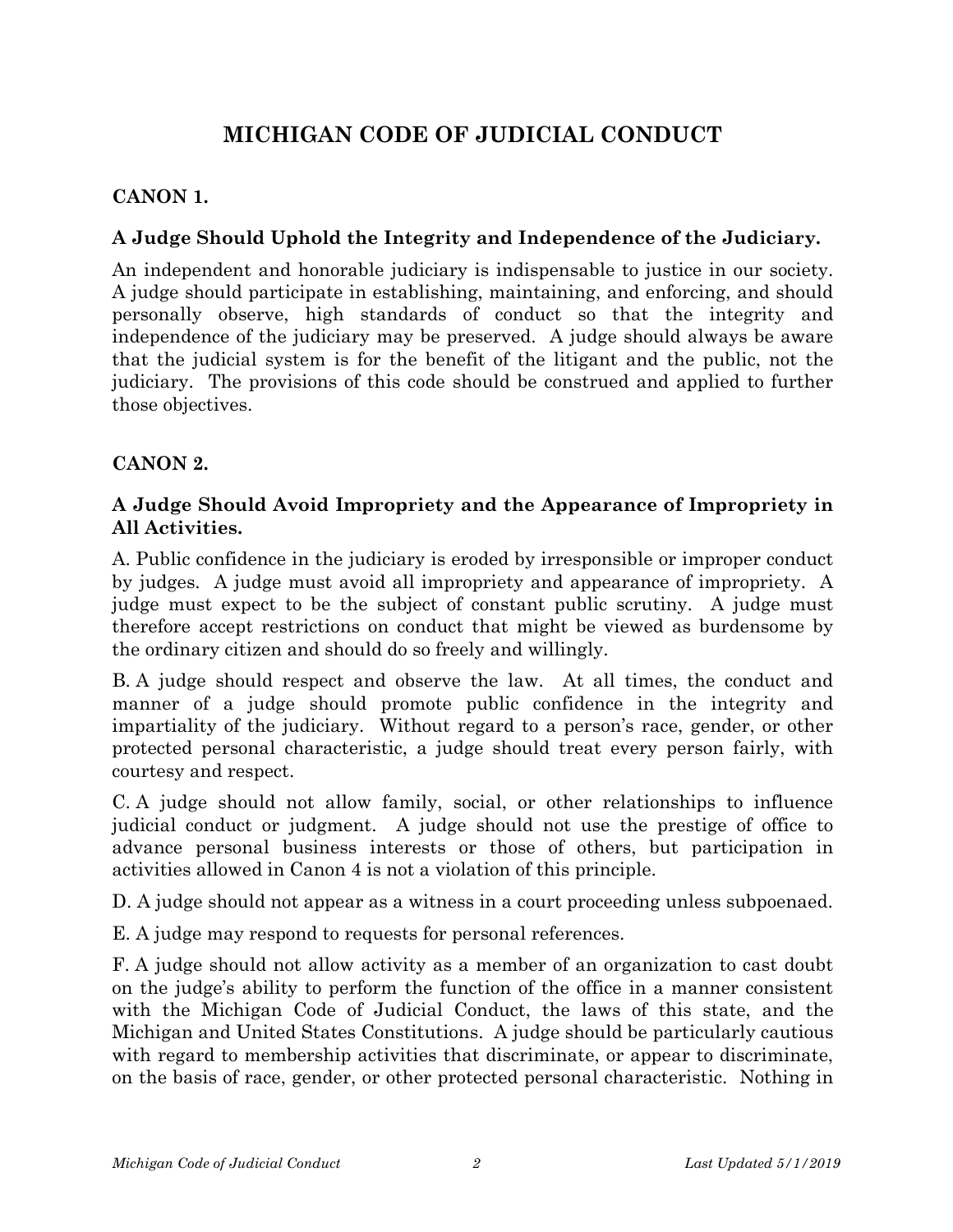this paragraph should be interpreted to diminish a judge's right to the free exercise of religion.

G. No judge may accept any contribution of money, directly or indirectly, for a campaign deficit or for expenses associated with judicial office. Requests for payment of membership dues or fees in a judicial association do not constitute solicitation of funds for purposes of this provision.

# <span id="page-2-0"></span>**CANON 3.**

# <span id="page-2-1"></span>**A Judge Should Perform the Duties of Office Impartially and Diligently.**

The judicial duties of a judge take precedence over all other activities. Judicial duties include all the duties of office prescribed by law. In the performance of these duties, the following standards apply:

A. Adjudicative Responsibilities:

(1) A judge should be faithful to the law and maintain professional competence in it. A judge should be unswayed by partisan interests, public clamor, or fear of criticism.

(2) A judge may require lawyers, court personnel, and litigants to be appropriately attired for court and should enforce reasonable rules of conduct in the courtroom.

(3) A judge should be patient, dignified, and courteous to litigants, jurors, witnesses, lawyers, and others with whom the judge deals in an official capacity, and should require similar conduct of lawyers, and of staff, court officials, and others subject to the judge's direction and control.

(4) A judge shall not initiate, permit, or consider ex parte communications, or consider other communications made to the judge outside the presence of the parties concerning a pending or impending proceeding, except as follows:

(a) A judge may allow ex parte communications for scheduling, administrative purposes, or emergencies that do not deal with substantive matters or issues on the merits, provided:

(i) the judge reasonably believes that no party or counsel for a party will gain a procedural or tactical advantage as a result of the ex parte communication, and

(ii) the judge makes provision promptly to notify all other parties and counsel for parties of the substance of the ex parte communication and allows an opportunity to respond.

(b) A judge may obtain the advice of a disinterested expert on the law applicable to a proceeding before the judge if the judge gives notice to the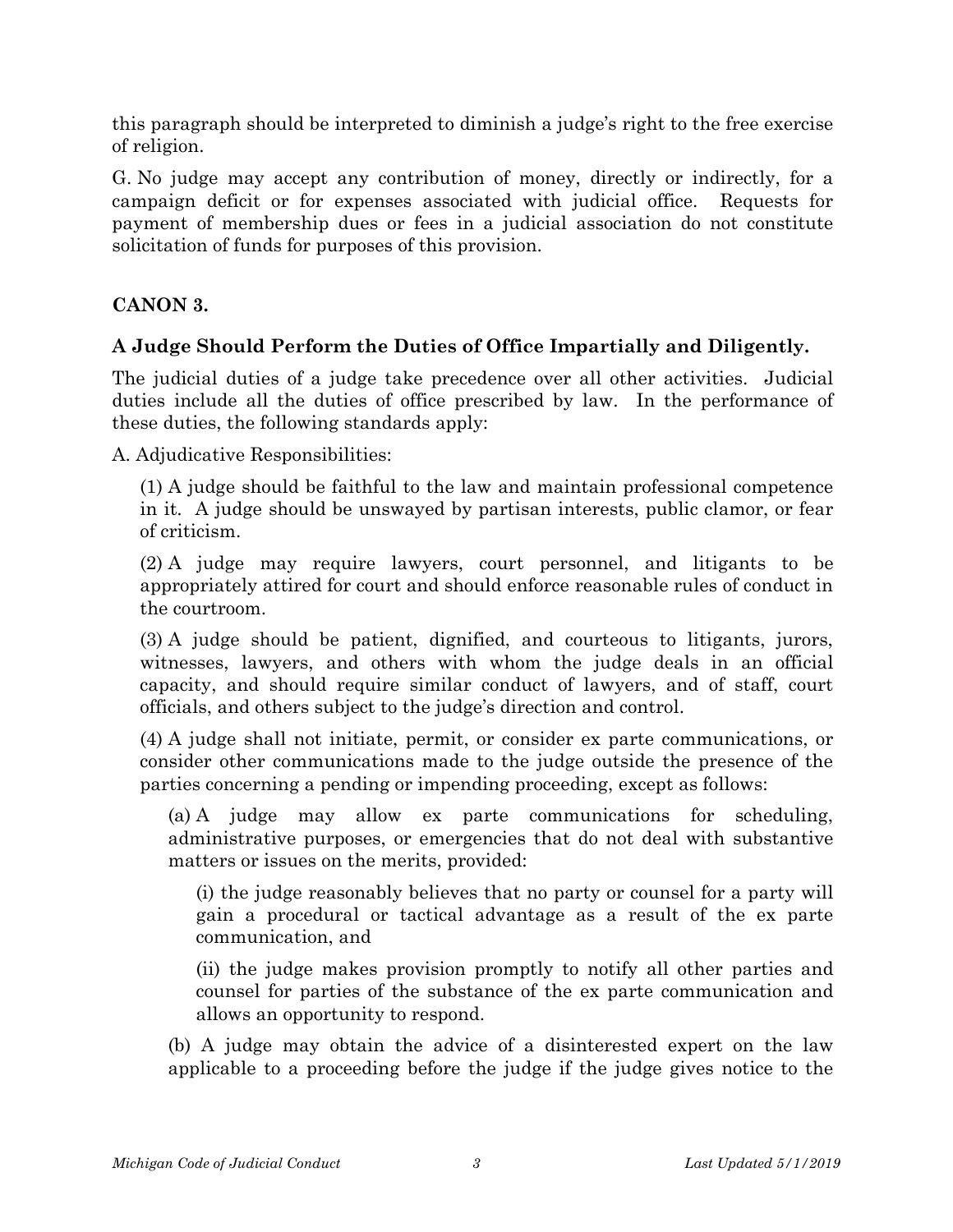parties of the person consulted and the substance of the advice, and affords the parties reasonable opportunity to respond.

(c) A judge may consult with court personnel whose function is to aid the judge in carrying out the judge's adjudicative responsibilities or with other judges.

(d) A judge may, with the consent of the parties, confer separately with the parties and their lawyers in an effort to mediate or settle matters pending before the judge.

(e) A judge may initiate or consider any ex parte communications when expressly authorized by law to do so.

(5) A judge should dispose promptly of the business of the court.

(6) A judge shall not make any public statement that might reasonably be expected to affect the outcome or impair the fairness of a matter pending or impending in any court.

(7) A judge shall not, in connection with cases, controversies, or issues that are likely to come before the court, make pledges, promises, or commitments that are inconsistent with the impartial performance of the adjudicative duties of judicial office.

(8) A judge shall require court staff, court officials, and others subject to the judge's direction and control to refrain from making statements that the judge would be prohibited from making by paragraphs (6) and (7).

(9) Notwithstanding the restrictions in paragraph (6), a judge may make public statements in the course of official duties, may explain court procedures, and may comment on any proceeding in which the judge is a litigant in a personal capacity.

(10) Subject to the requirements of paragraph (6), a judge may respond directly or through a third party to allegations in the media or other forms of communication concerning the judge's conduct in a matter.

(11) A judge should prohibit broadcasting, televising, recording, or taking of photographs in or out of the courtroom during sessions of court or recesses between sessions except as authorized by the Supreme Court.

(12) A judge may properly intervene in a trial of a case to promote expedition, and prevent unnecessary waste of time, or to clear up some obscurity, but the judge should bear in mind that undue interference, impatience, or participation in the examination of witnesses, or a severe attitude on the judge's part toward witnesses, especially those who are excited or terrified by the unusual circumstances of a trial, may tend to prevent the proper presentation of the cause, or the ascertainment of truth in respect thereto.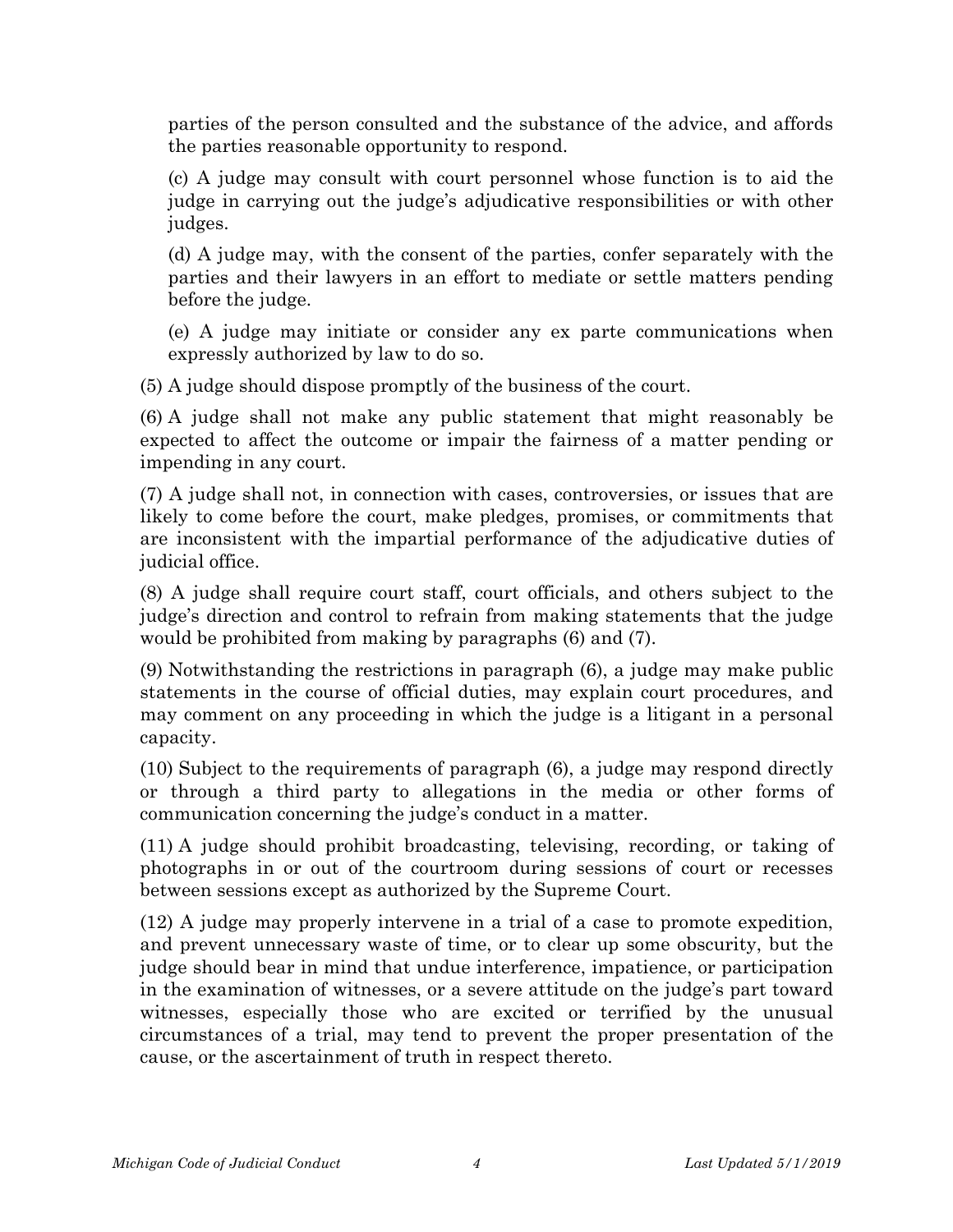Conversation between the judge and counsel in court is often necessary, but the judge should be studious to avoid controversies that are apt to obscure the merits of the dispute between litigants and lead to its unjust disposition. In addressing counsel, litigants, or witnesses, the judge should avoid a controversial manner or tone.

A judge should avoid interruptions of counsel in their arguments except to clarify their positions, and should not be tempted to the unnecessary display of learning or a premature judgment.

(13) A judge should adopt the usual and accepted methods of doing justice; avoid the imposition of humiliating acts or discipline, not authorized by law in sentencing and endeavor to conform to a reasonable standard of punishment and not seek popularity or publicity either by exceptional severity or undue leniency.

(14) Without regard to a person's race, gender, or other protected personal characteristic, a judge should treat every person fairly, with courtesy and respect. To the extent possible, a judge should require staff, court officials, and others who are subject to the judge's direction and control to provide such fair, courteous, and respectful treatment to persons who have contact with the court.

B. Administrative Responsibilities:

(1) A judge should diligently discharge administrative responsibilities, maintain professional competence in judicial administration, and facilitate the performance of the administrative responsibilities of other judges and court officials.

(2) A judge should direct staff and court officials subject to the judge's control to observe high standards of fidelity, diligence, and courtesy to litigants, jurors, witnesses, lawyers, and others with whom they deal in their official capacity.

(3) A judge should take or initiate appropriate disciplinary measures against a judge or lawyer for unprofessional conduct of which the judge may become aware.

(4) A judge should not cause unnecessary expense by making unnecessary appointments. All appointments shall be based upon merit.

(5) A judge should not approve compensation beyond the fair value of services rendered.

C. Disqualification:

A judge should raise the issue of disqualification whenever the judge has cause to believe that grounds for disqualification may exist under MCR 2.003(C).

D. Waiver of Disqualification.

A disqualification of a judge may be waived as provided by MCR 2.003(E).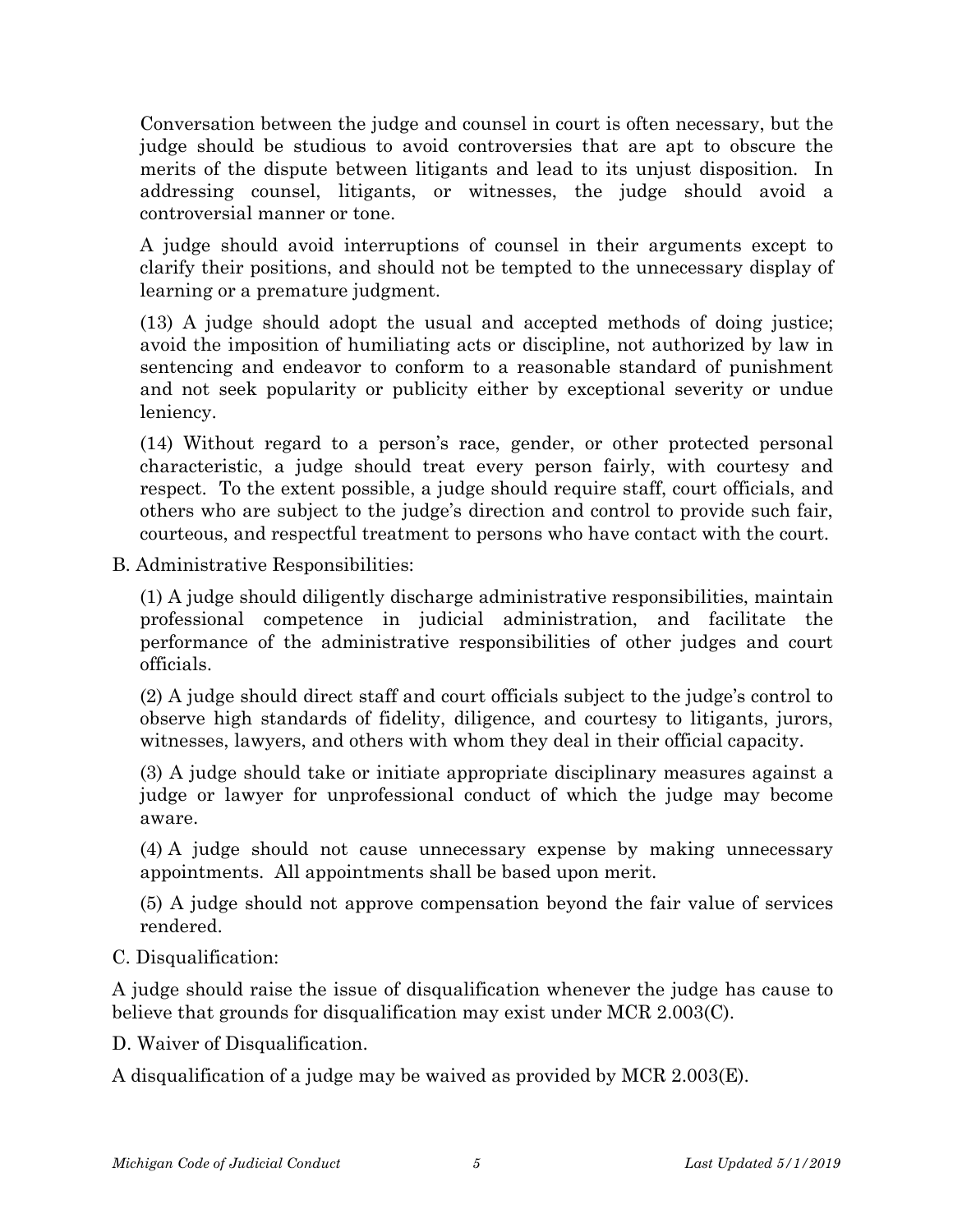# <span id="page-5-0"></span>**CANON 4.**

# <span id="page-5-1"></span>**A Judge May Engage in Extrajudicial Activities.**

As a judicial officer and person specially learned in the law, a judge is in a unique position to contribute to the improvement of the law, the legal system, and the administration of justice, including revision of substantive and procedural law and improvement of criminal and juvenile justice. To the extent that time permits, the judge is encouraged to do so, either independently or through a bar association, judicial conference, or other organization dedicated to the improvement of the law. A judge should regulate extrajudicial activities to minimize the risk of conflict with judicial duties.

A judge may engage in the following activities:

A. Law-Related Activities.

(1) A judge may speak, write, lecture, teach, and participate in other activities concerning the law, the legal system, and the administration of justice.

(2) A judge may appear at a public hearing before an executive or legislative body or official on matters concerning the law, the legal system, and the administration of justice, and may otherwise consult with such executive or legislative body or official on such matters.

(3) A judge may serve as a member, officer, or director of an organization or governmental agency devoted to the improvement of the law, the legal system, or the administration of justice. A judge may participate in the management and investment of such an organization's funds.

(4) A judge may make recommendations to public and private fund-granting agencies on projects and programs concerning the law, the legal system, and the administration of justice.

B. Avocational Activities. A judge may write, lecture, teach, speak, and consult on nonlegal subjects, appear before public nonlegal bodies, and engage in the arts, sports, and other social and recreational activities, if such avocational activities do not detract from the dignity of the office or interfere with the performance of judicial duties.

C. Civic and Charitable Activities. A judge may participate in civic and charitable activities that do not reflect adversely upon the judge's impartiality or interfere with the performance of judicial duties. A judge may serve and be listed as an officer, director, trustee, or nonlegal advisor of a bona fide educational, religious, charitable, fraternal, or civic organization. A judge should not serve if it is likely that the organization will be engaged in proceedings that would ordinarily come before the judge or will be regularly engaged in adversary proceedings in any court.

D. Fundraising Activities. A judge should not individually solicit funds for any educational, religious, charitable, fraternal, or civic organization or any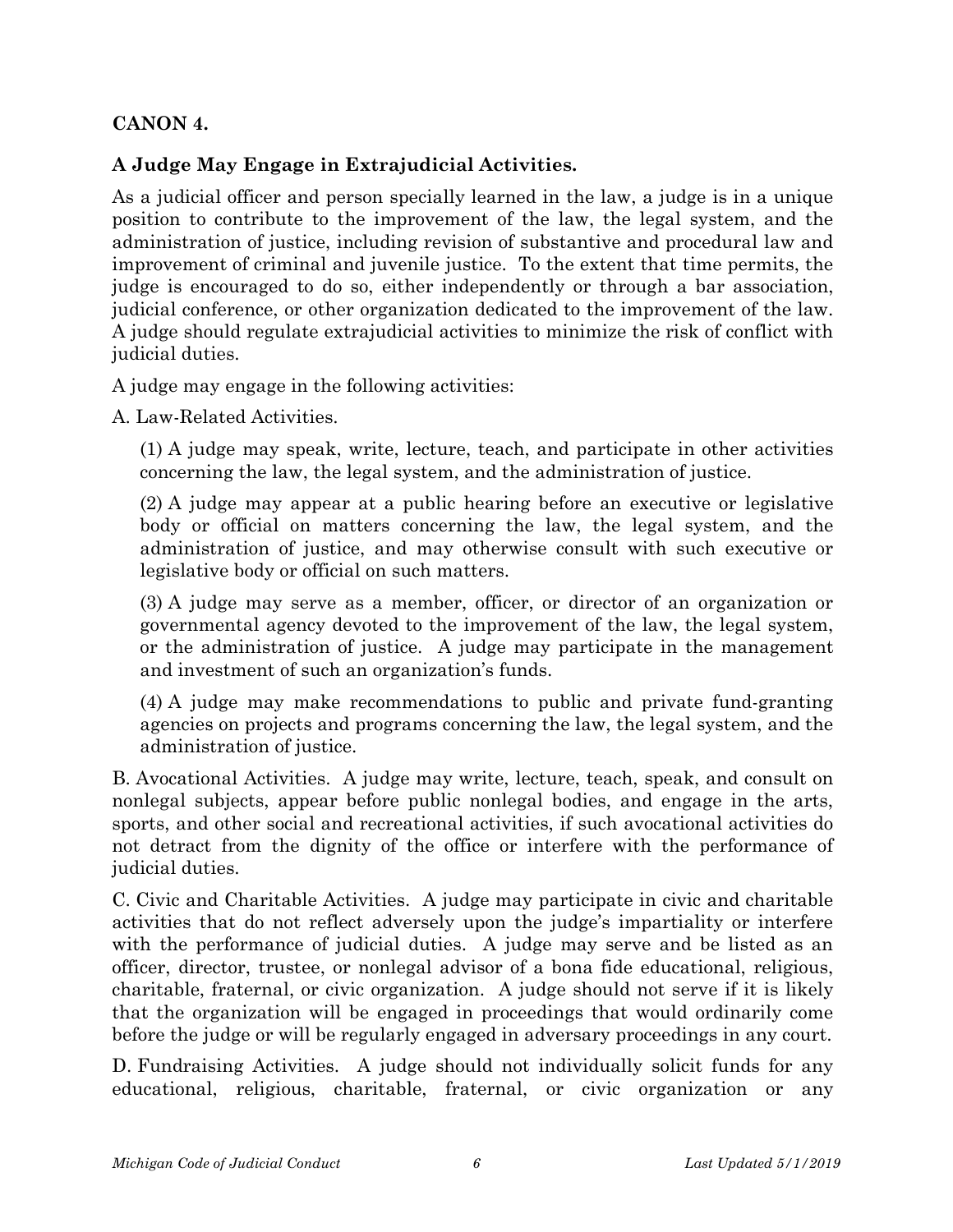organization or governmental agency devoted to the improvement of the law, the legal system, or the administration of justice or use or permit the use of the prestige of the office for that purpose. A judge may, however, serve as a member of an honorary committee or may join a general appeal on behalf of such an organization. A judge may speak or receive an award or other recognition in connection with an event of such an organization. A judge may allow his or her name or title to be used in advertising the judge's involvement in an event so long as the judge does not individually solicit funds.

E. Financial Activities.

(1) A judge should refrain from financial and business dealings that tend to reflect adversely on the judge's impartiality or judicial office, interfere with the proper performance of judicial duties, exploit the judicial position, or involve the judge in frequent transactions with lawyers or persons likely to come before the court on which the judge serves.

(2) Subject to the requirements of  $E(1)$ , a judge may hold and manage investments, including real estate, and engage in other remunerative activity, but should not serve as director, officer, manager, advisor, or employee of any business. Provided, however, with respect to a judge holding office and serving as an officer, director, manager, advisor, or employee of any business not prohibited heretofore by law or judicial canon, the effective date of the prohibition contained herein shall be the date of expiration of the judge's current judicial term of office.

(3) A judge should manage investments and other financial interests to minimize the number of cases in which the judge is disqualified. As soon as it can be done without serious financial detriment, the judge should dispose of investments and other financial interests that require frequent disqualification.

(4) Neither a judge nor a family member residing in the judge's household should accept a gift, bequest, favor, or loan from anyone except as follows:

(a) A judge may accept a gift or gifts not to exceed a total value of \$375, incident to a public testimonial; books supplied by publishers on a complimentary basis for official use; or an invitation to the judge and spouse to attend a bar-related function or activity devoted to the improvement of the law, the legal system, or the administration of justice.

(b) A judge or a family member residing in the judge's household may accept ordinary social hospitality; a gift, bequest, favor, or loan from a relative; a wedding or engagement gift; a loan from a lending institution in its regular course of business on the same terms generally available to persons who are not judges; or a scholarship or fellowship awarded on the same terms applied to other applicants.

(c) A judge or a family member residing in the judge's household may accept any other gift, bequest, favor, or loan only if the donor is not a party or other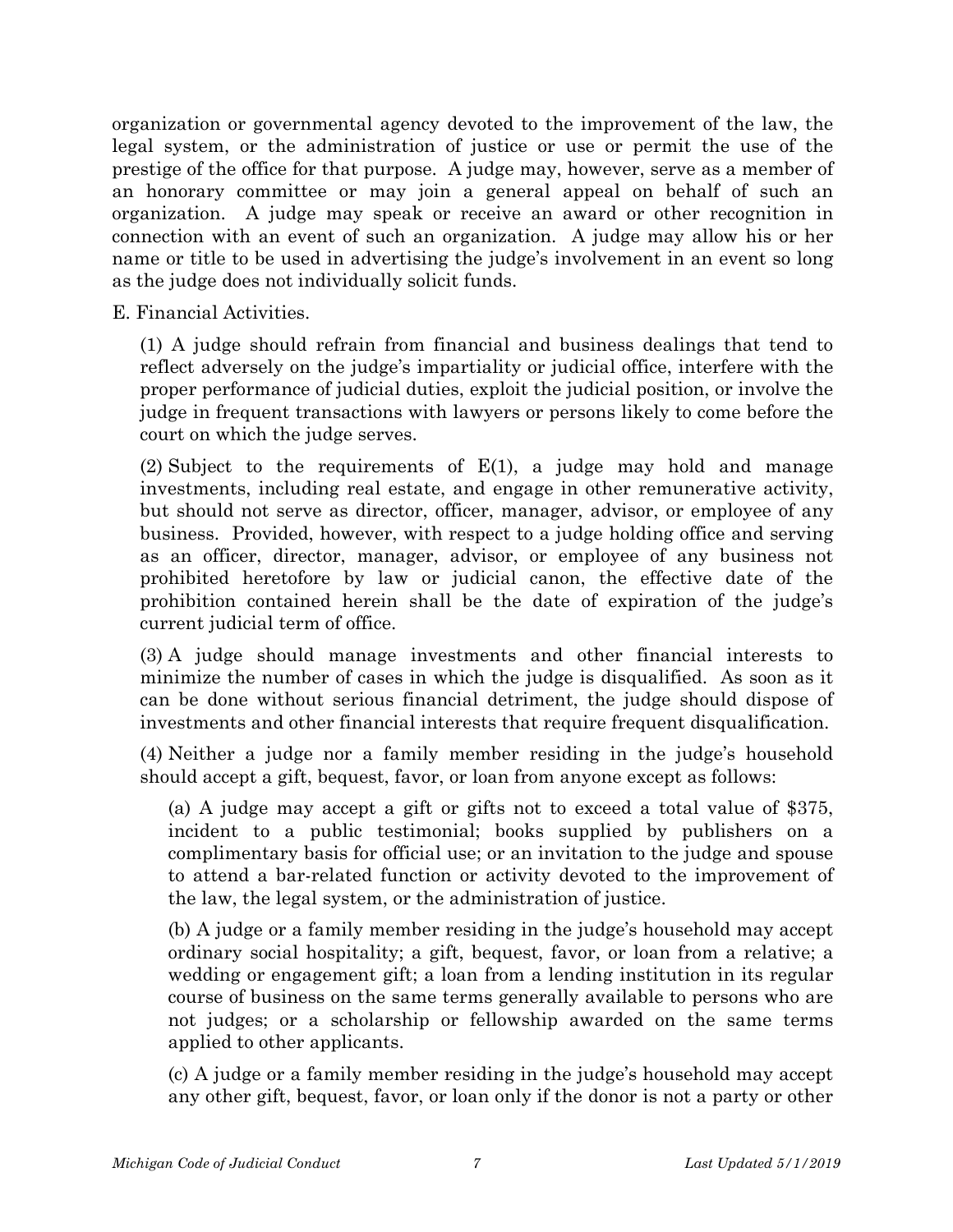person whose interests have come or are likely to come before the judge, and if the aggregate value of gifts received by a judge or family member residing in the judge's household from any source exceeds \$375, the judge reports it in the same manner as compensation is reported in Canon 6C. For purposes of reporting gifts under this subsection, any gift with a fair market value of \$150 or less need not be aggregated to determine if the \$375 reporting threshold has been met.

(5) For the purposes of this section, "family member residing in the judge's household" means any relative of a judge by blood or marriage, or a person treated by a judge as a family member, who resides in the judge's household.

(6) A judge is not required by this code to disclose income, debts, or investments, except as provided in this canon and Canons 3 and 6.

(7) Information acquired by a judge in a judicial capacity should not be used or disclosed by the judge in financial dealings or for any other purpose not related to judicial duties.

F. Fiduciary Activities. A judge should not serve as an executor, administrator, testamentary trustee, or guardian, except for the estate, testamentary trust, or person of a member of the judge's immediate family, and then only if such service will not interfere with the proper performance of judicial duties. As a family fiduciary, a judge is subject to the following restrictions:

(1) A judge should not serve if it is likely that as such fiduciary the judge will be engaged in proceedings that would ordinarily come before the judge or if the estate, trust, or ward becomes involved in adversary proceedings in the court on which the judge serves or one under its appellate jurisdiction.

(2) While acting as such fiduciary, a judge is subject to the same restrictions on financial activities that apply in the judge's personal capacity.

G. Arbitration. A judge should not act as an arbitrator or mediator, except in the performance of judicial duties.

H. Practice of Law. A judge should not practice law for compensation except as otherwise provided by law.

I. Extra-judicial Appointments. A judge should not accept appointment to a governmental committee, commission, or other position that is concerned with issues of fact or policy on matters other than the improvement of the law, the legal system, or the administration of justice. A judge, however, may represent the country, state, or locality on ceremonial occasions or in connection with historical, educational, and cultural activities.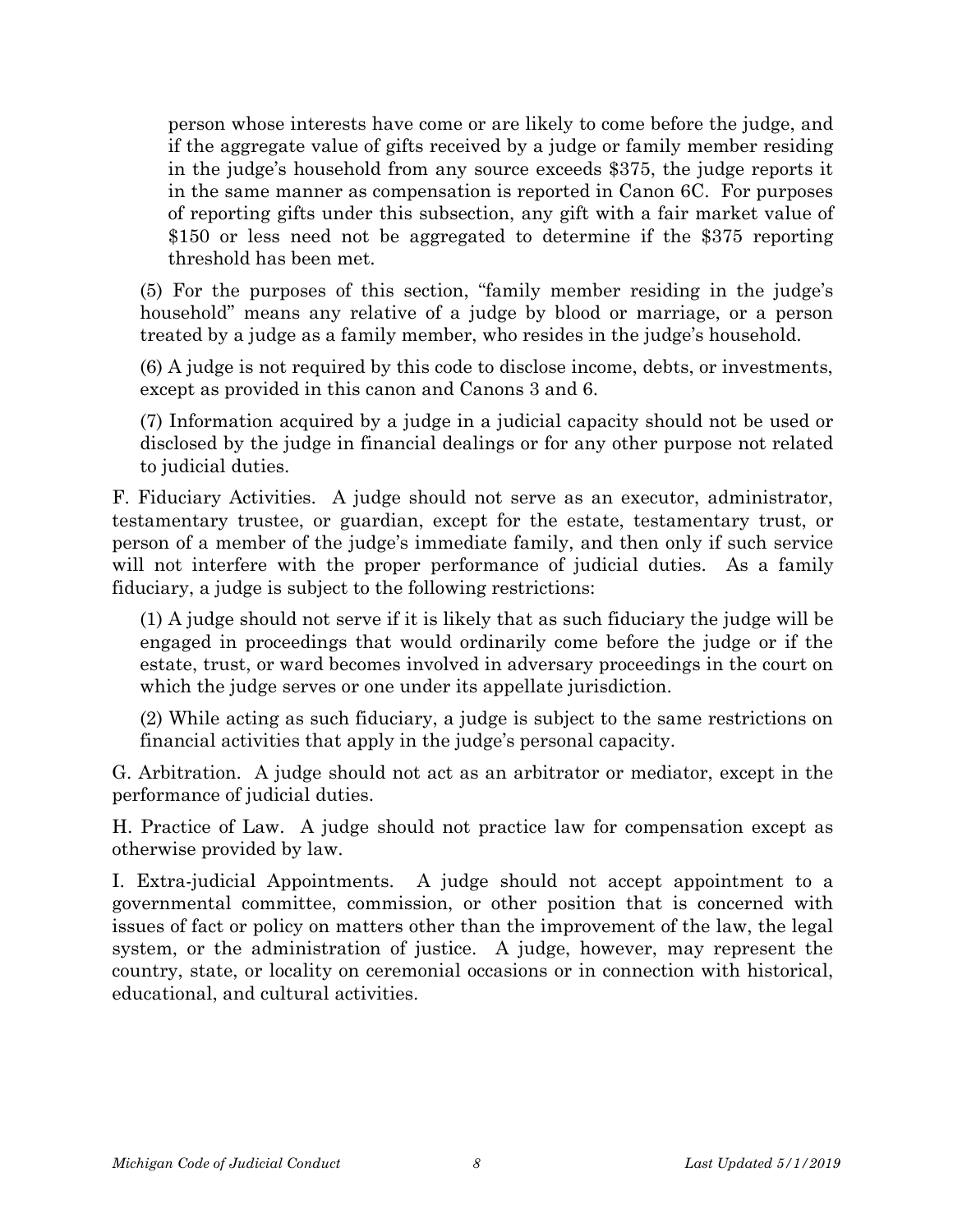# <span id="page-8-0"></span>**CANON 5.**

# <span id="page-8-1"></span>**Applicability of the Code of Judicial Conduct to Judicial Candidates.**

All judicial candidates are subject to Canon 1, Canon 2, Canon 4A-4D and Canon 7 of the Code of Judicial Conduct as applicable during a judicial campaign. A successful candidate, whether or not an incumbent, and an unsuccessful candidate who is a judge, are subject to judicial discipline for campaign misconduct. An unsuccessful candidate who is a lawyer is subject to lawyer discipline for judicial campaign misconduct.

## <span id="page-8-2"></span>**CANON 6.**

#### <span id="page-8-3"></span>**A Judge Should Regularly File Reports of Compensation Received for Quasi-Judicial and Extra-Judicial Activities and of Monetary Contributions.**

A judge may receive compensation and reimbursement of expenses for the quasijudicial and extra-judicial activities permitted by this code, if the source of such payments does not give the appearance of influencing the judge in judicial duties or otherwise give the appearance of impropriety, subject to the following restrictions:

A. Compensation. Compensation should not exceed a reasonable amount nor should it exceed what a person who is not a judge would receive for the same activity.

B. Expense Reimbursement. Expense reimbursement should be limited to the actual cost of travel, food, and lodging reasonably incurred by the judge and, where appropriate to the occasion, by the judge's spouse. Any payment in excess of such an amount is compensation.

C. Public Reports. A judge shall report the date, place, and nature of any activity for which the judge received compensation, and the name of the payor and the amount of compensation so received. The judge's report shall be made at least annually and shall be filed as a public document in the office of the State Court Administrator or other office designated by law.

## <span id="page-8-4"></span>**CANON 7.**

## <span id="page-8-5"></span>**A Judge or a Candidate for Judicial Office Should Refrain From Political Activity Inappropriate to Judicial Office.**

A. Political Conduct in General:

(1) A judge or candidate for judicial office should not:

(a) hold any office in a political party;

(b) make speeches on behalf of a political party or nonjudicial candidate or publicly endorse a candidate for nonjudicial office.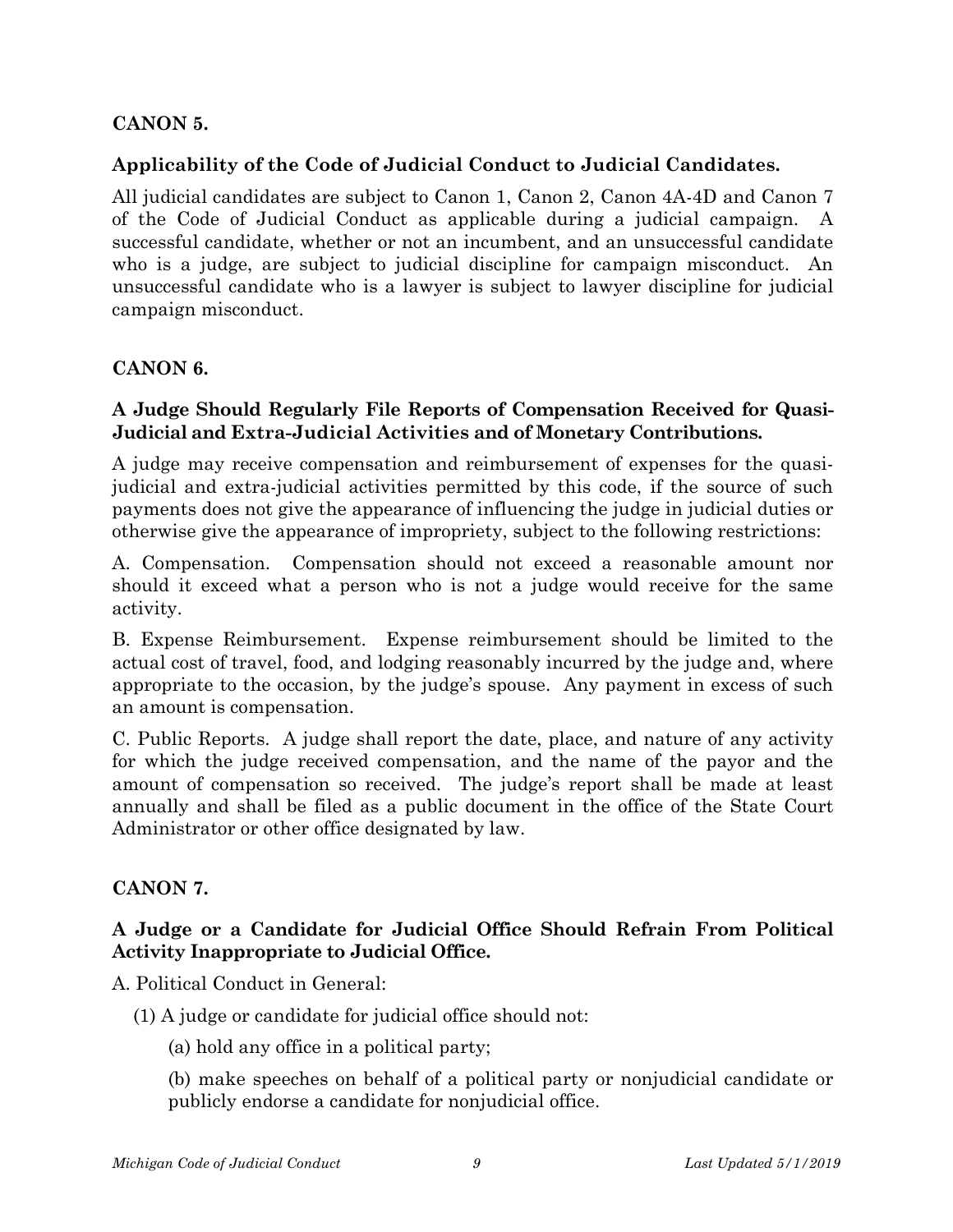(2) A judge or candidate for judicial office may:

(a) attend political gatherings;

(b) speak to such gatherings on the judge's own behalf or on behalf of other judicial candidates;

(c) contribute to a political party.

(3) A judge should resign the judicial office before becoming a candidate either in a party primary or in a general election for nonjudicial office.

B. Campaign Conduct:

(1) A candidate, including an incumbent judge, for a judicial office:

(a) should maintain the dignity appropriate to judicial office, and should encourage family members to adhere to the same standards of political conduct that apply to the judge;

(b) should prohibit public employees subject to the judge's direction or control from doing for the judge what the judge is prohibited from doing under this canon;

(c) shall not, in connection with cases, controversies, or issues that are likely to come before the court, make pledges, promises, or commitments about conduct in office that are inconsistent with the impartial performance of the adjudicative duties of judicial office.

(d) should not knowingly, or with reckless disregard, use or participate in the use of any form of public communication that is false.

(2) These provisions govern a candidate, including an incumbent judge, for a judicial office:

(a) A candidate should not personally solicit or accept campaign funds, or solicit publicly stated support by improper use of the judicial office in violation of B(1)(c). A candidate may send a thank-you note to a contributor.

(b) A candidate may establish committees of responsible persons to secure and manage the expenditure of funds for the campaign and to obtain public statements of support (including support from lawyers) for the candidacy.

(c) Such committees may solicit and accept campaign contributions from the public, including lawyers, as permitted by law.

(d) A candidate's committee may not directly or indirectly accept funds from any committee that was established in connection with the candidate`s attempt to secure any other judicial or nonjudicial office. The committee may solicit funds for the campaign no earlier than February 15 of the year of the election, and may not solicit or accept funds after the date of the general election.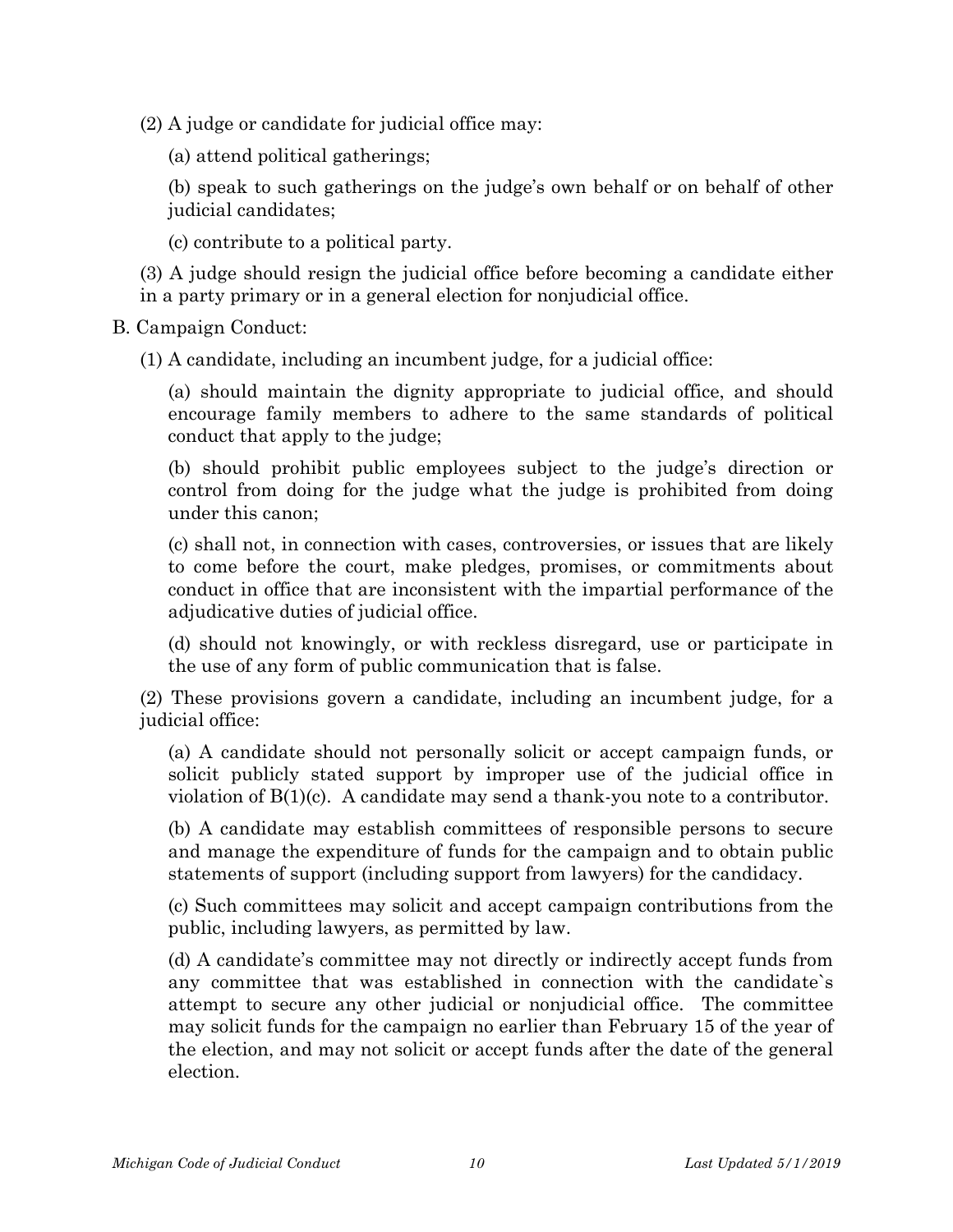(e) A candidate should not use or permit the use of campaign contributions for the private benefit of the candidate or the candidate's family.

(f) If a candidate is not opposed for such judicial office, the candidate or the candidate's committee shall return to the contributors funds raised in excess of the actual costs incurred or contribute such funds to the client security fund of the State Bar of Michigan, not later than January 1 following the election. Likewise, any candidate or committee having funds remaining after payment of all campaign expenses shall either return such funds to the contributors thereof or donate the funds to the client security fund of the State Bar of Michigan, not later than January 1 following the election.

(g) A candidate for judicial office may not pay an endorsing organization for its ranking or endorsement. However, a candidate for judicial office may contribute campaign funds to pay some of the costs associated with the publication of the endorsement or ranking of the candidate, provided the candidate secures from the endorsing organization an assurance, before the endorsement or ranking is made, that the endorsing organization will not:

(i) demand payment from the candidate or the candidate's agent as a condition of the endorsement or favorable ranking,

(ii) seek any assurance from the candidate before the endorsement or ranking is made that it will be paid if it endorses or ranks the candidate favorably,

(iii) add an endorsement or favorable ranking of a different candidate in the event that the initially supported candidate decides not to pay the endorsing organization for publicizing its endorsement and favorable ranking,

(iv) prevent the candidate from publicizing the endorsement or favorable ranking independent of the endorsing organization, regardless of whether the endorsing organization itself publicizes its endorsement or favorable ranking.

(3) No judge should personally sell or permit any court or public employee working for or assigned to any court to sell fund-raising tickets or accept contributions of any kind on the judge's behalf or on behalf of any other judicial candidate.

C. Wind up of law practice.

(1) A successful elected candidate who was not an incumbent has until midnight December 31 following the election to wind up the candidate's law practice, and has until June 30 following the election to resign from organizations and activities, and divest interests that do not qualify under Canon 4.

(2) Upon notice of appointment to judicial office, a candidate shall wind up the candidate's law practice prior to taking office, and has six months from the date